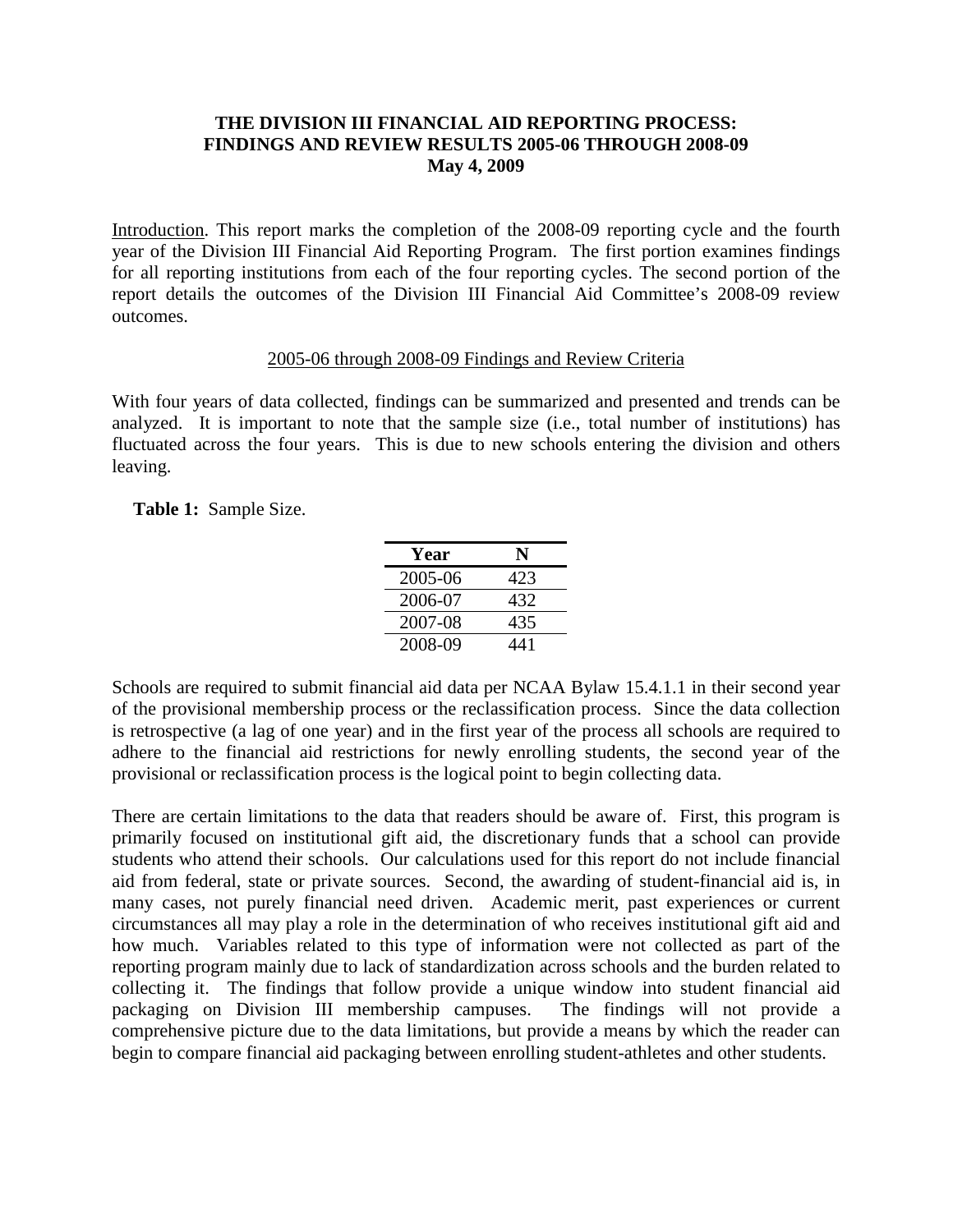\_\_\_\_\_\_\_\_\_

There are four calculations that will be discussed: 1) the proportion of financial need that is met by institutional gift aid; 2) the proportionality difference; 3) the variance estimate, and 4) the sport review filter. These calculations, while providing the unique window mentioned above, are used by the committee to establish the criteria for the Financial Aid Reporting Program's review process.

#### A. Proportion of Financial Need Met by Institutional Gift Aid.

To assess equity in financial aid packaging for student-athletes and other students, the proportion of financial need met by institutional gift aid is compared. A financial need value is provided by the schools for each student and is calculated by subtracting the estimated family contribution from the cost of attendance, employing either an institutional or federal methodology. Institutional gift aid is defined as any monetary fund the school has at its discretion to provide to students as financial aid. Awarding of this gift aid may be based on any of a number of criteria, including financial need, academic merit and leadership experience, among others. All sources of institutional gift aid are combined to provide one value for all institutional gift aid awarded to each student. It is important to note that students who do not apply for financial aid or whose estimated family contribution is greater than the cost of attendance are each assigned zero financial need. At schools where non-need-based institutional gift aid is provided, these students may receive institutional gift aid. These students are included in the calculation of this proportion. Finally, those students who did not have financial need and did not receive institutional gift aid have been excluded from the calculation.

|  | <b>Table 2:</b> Average Financial Need (Dollars). |  |
|--|---------------------------------------------------|--|
|--|---------------------------------------------------|--|

|                       | 2005-06 | 2006-07 | 2007-08 | 2008-09 |
|-----------------------|---------|---------|---------|---------|
| Student-Athletes      | 14.826  | 15.200  | 16.187  | 17.136  |
| <b>Other Students</b> | 15,076  | 15,528  | 16,535  | 17,613  |
| <b>Difference</b>     | $-250$  | $-328$  | -348    | -477    |

|  |  | <b>Table 3:</b> Average Institutional Gift Aid (Dollars). |  |  |
|--|--|-----------------------------------------------------------|--|--|
|--|--|-----------------------------------------------------------|--|--|

|                       | 2005-06 | 2006-07 | 2007-08 | 2008-09 |
|-----------------------|---------|---------|---------|---------|
| Student-Athletes      | 7,805   | 8.240   | 8.807   | 9.207   |
| <b>Other Students</b> | 7.458   | 7.936   | 8.549   | 9.089   |
| <b>Difference</b>     | 347     | 304     | 258     | 118     |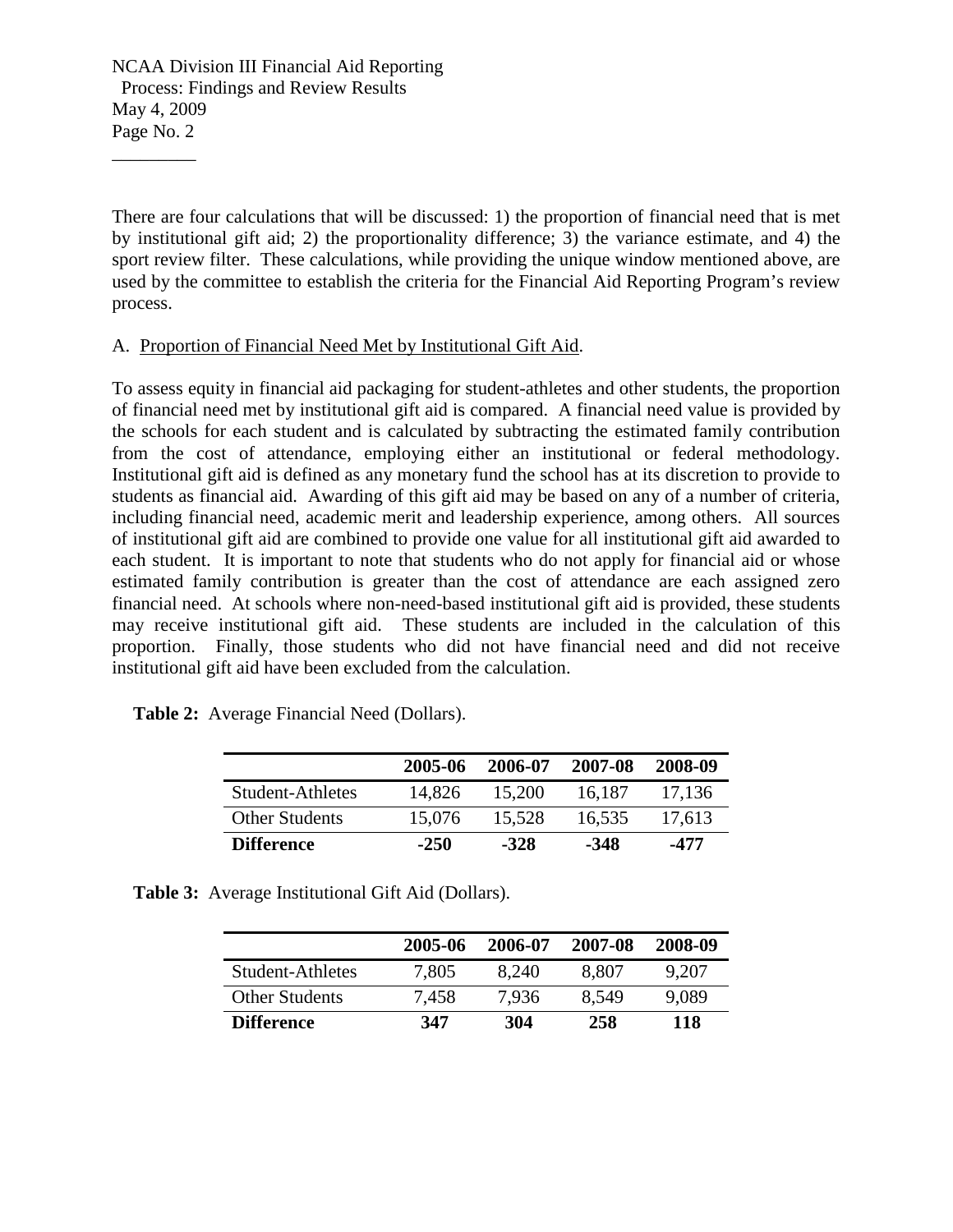\_\_\_\_\_\_\_\_\_

 **Table 4:** Proportion of Financial Need Met by Institutional Gift Aid (Percentage).

|                       | 2005-06 | 2006-07 | 2007-08 | 2008-09 |
|-----------------------|---------|---------|---------|---------|
| Student-Athletes      | 49.55   | 50.57   | 50.69   | 50.04   |
| <b>Other Students</b> | 45.90   | 46.92   | 47.67   | 47 47   |
| <b>Difference</b>     | 3.65    | 3.65    | 3.02    | 2.57    |

An outlier based on the difference in the proportion of financial need met by institutional gift aid is used as one of the review criteria. An outlier is defined as the value at or beyond the second standard deviation from the mean. This review criterion was implemented beginning with the 2006-07 reporting cycle. Table 5 displays the cut-off for an institution to be determined as an outlier in each of the previous three years.

**Table 5:** Proportion of Financial Need Met by Institutional Gift Aid Review Criteria (Percentage).

|                 | 2006-07 | 2007-08 2008-09 |       |
|-----------------|---------|-----------------|-------|
| Review Criteria | 22.35   | 20.34           | 19.28 |

**Table 6:** Schools Reporting a Difference in Proportion of Financial Need Met by Institutional Gift Aid Greater than the Review Criteria.

|             |   | 2006-07       |   | 2007-08       | 2008-09 |               |
|-------------|---|---------------|---|---------------|---------|---------------|
|             | n | $\frac{6}{9}$ | n | $\frac{0}{0}$ |         | $\frac{6}{9}$ |
| Overall     |   | Q             |   |               |         | າ ດ           |
| New Schools |   | ם חם י        |   |               |         |               |

The difference in the proportion of financial need met by institutional gift aid has remained relatively stable across the four reporting cycles. There has been limited variation in rank order at the high end of the distribution resulting in eight new schools to meet the review criteria in 2007-08 and another seven schools in 2008-09.

#### B. Proportionality Difference.

The proportionality difference is a calculation of submitted data elements that directly tests compliance to NCAA Bylaw 15.4.1(d) that states, "The percentage of the total dollar value of institutionally administered grants awarded to student-athletes shall be closely equivalent to the percentage of student-athletes within the student body." This calculation accounts for institutionally administered gift aid only and does not control for varying costs of attendance and/or financial need between student-athletes and other students.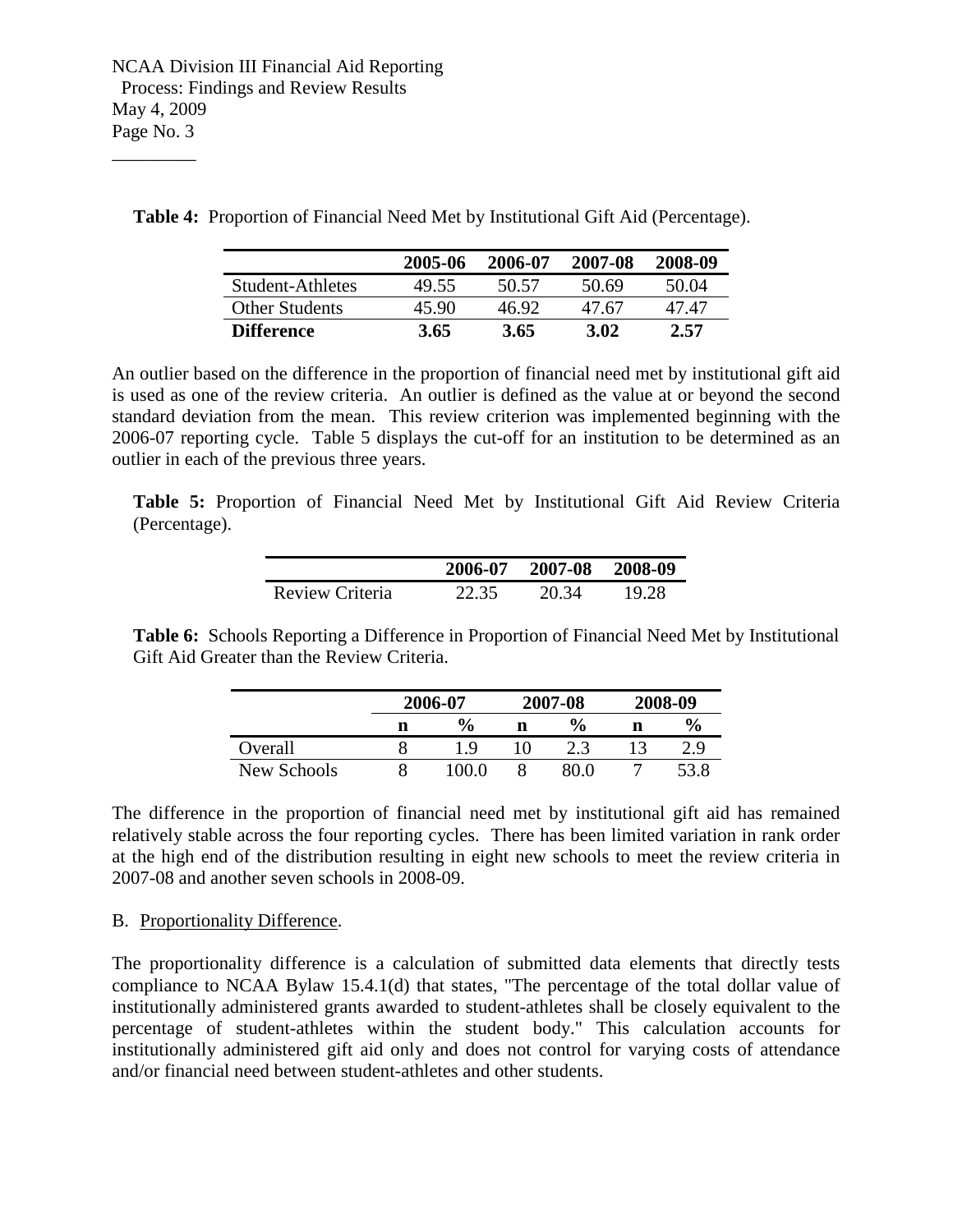\_\_\_\_\_\_\_\_\_

|                                                        | 2005-06 | 2006-07 | 2007-08 | 2008-09 |
|--------------------------------------------------------|---------|---------|---------|---------|
| Proportion Institutional Gift Aid for Student-Athletes | 22.15   | 21.78   | 22.25   | 22.37   |
| <b>Proportion Student-Athletes</b>                     | 20.83   | 20.61   | 20.92   | 21.31   |
| <b>Difference</b>                                      | 1.32    | 1 17    | 1.33    | 1.06    |

**Table 7:** Proportionality Difference (Percentage).

An outlier based on the proportionality difference is used as one of the review criteria. An outlier is defined as the value at or beyond the second standard deviation from the mean. This review criterion was implemented beginning with the 2006-07 reporting cycle.

**Table 8:** Proportion Difference Review Criteria (Percentage).

|                 |      | 2006-07 2007-08 2008-09 |     |
|-----------------|------|-------------------------|-----|
| Review Criteria | 7.42 | 8.78                    | 845 |

**Table 9:** Schools Reporting a Proportionality Difference Greater than the Review Criteria.

|             |   | 2006-07       |  | 2007-08       | 2008-09 |               |
|-------------|---|---------------|--|---------------|---------|---------------|
|             | n | $\frac{6}{6}$ |  | $\frac{6}{9}$ |         | $\frac{6}{9}$ |
| Overall     |   | 2.8           |  |               |         |               |
| New Schools |   |               |  | $69^{\circ}$  |         |               |

The proportionality difference has remained relatively stable across the four reporting cycles. There has been limited variation in rank order at the high end of the distribution resulting in nine new schools to meet the review criteria in 2007-08 and just two new schools in 2008-09.

## C. Variance Estimate.

The estimated variance is the result of a statistical model that tests for the dollar impact of student-athlete status—that is, a comparison of institutional financial aid received by studentathletes versus institutional financial aid received by other students with similar need. These estimated variances are reported with 95 percent statistical confidence. Therefore, upper and lower confidence boundaries are reported. To calculate the variance estimate as a proportion, the lower confidence boundary in dollars is divided by the average financial need of the studentathletes at that institution. The financial aid committee has determined an acceptable variance estimate to be positive four percent on the lower variance estimate. This value allows for the minimization of false-positives and provides a reasonable caseload for the committee. The group is committed to an annual assessment of this criterion. When applied to the program's review process, if the lower confidence boundary of the variance estimate exceeds four percent, the institution is subject to a Level I review by the Division III Financial Aid Committee.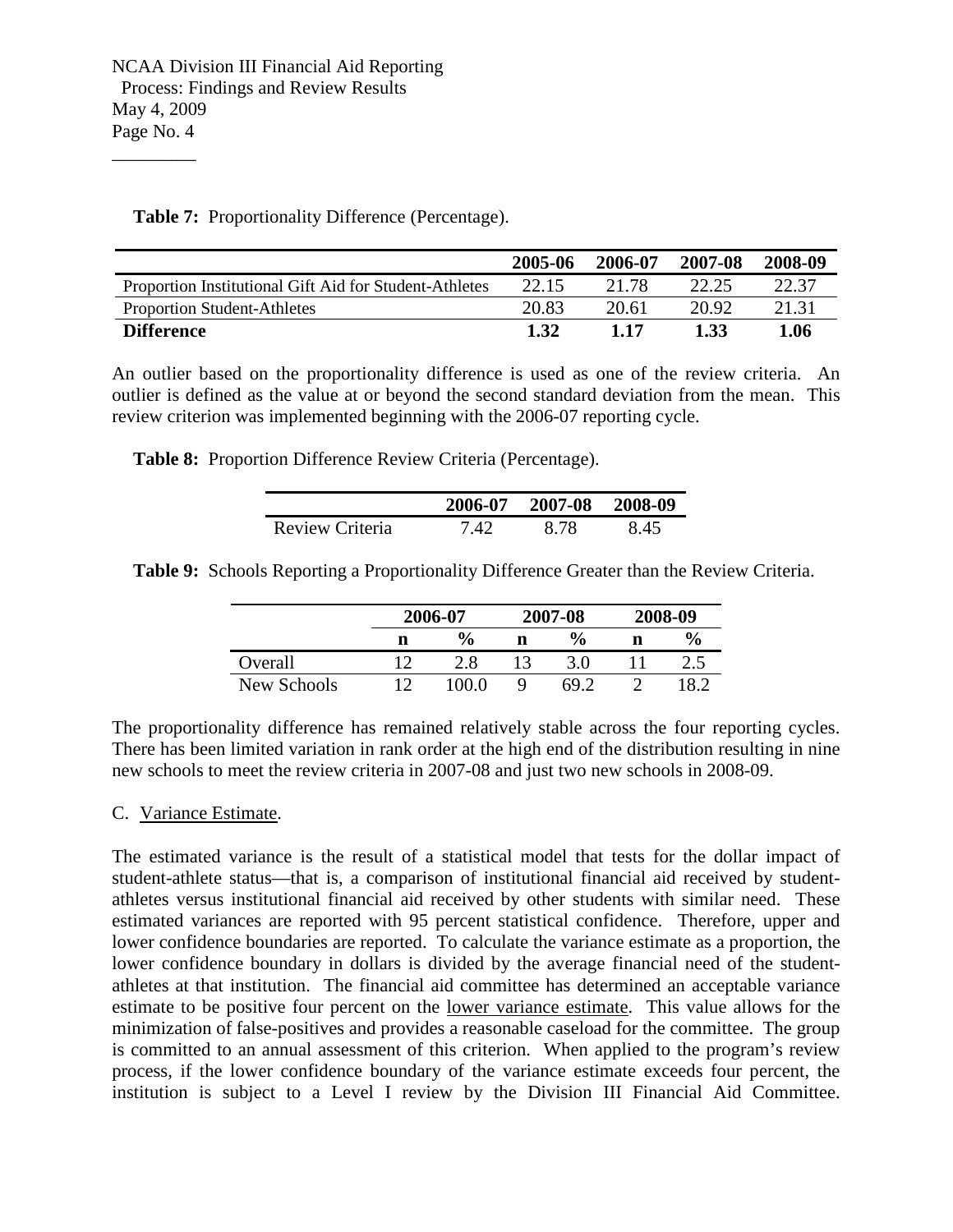\_\_\_\_\_\_\_\_\_

In other words, when a student-athlete can expect to receive four percent more institutional gift aid, on average, than a non-student-athlete with similar need, the institution is subject to a Level I Review.

**Table 10:** Median Lower Variance Estimate.

|                | 2005-06       |      | 2006-07       |        | 2007-08 |        | 2008-09        |      |
|----------------|---------------|------|---------------|--------|---------|--------|----------------|------|
|                | $\frac{6}{9}$ |      | $\frac{6}{9}$ | æ      | $\%$    |        | $\frac{6}{10}$ |      |
| Lower Estimate | $-3.04$       | -410 | $-3.42$       | $-509$ | $-3.32$ | $-500$ | $-3.69$        | -578 |

|                   |               | 2005-06  | 2006-07       |          | 2007-08       |          | 2008-09       |          |
|-------------------|---------------|----------|---------------|----------|---------------|----------|---------------|----------|
| <b>Percentile</b> | $\frac{6}{6}$ | \$       | $\frac{6}{6}$ | \$       | $\frac{0}{0}$ | \$       | $\frac{6}{6}$ | \$       |
| $10^{\text{th}}$  | $-15.52$      | $-2,176$ | $-17.12$      | $-2,360$ | $-15.77$      | $-2,625$ | $-15.68$      | $-2,721$ |
| 20 <sup>th</sup>  | $-10.63$      | $-1,366$ | $-9.70$       | $-1,340$ | $-9.93$       | $-1,467$ | $-10.76$      | $-1,808$ |
| 30 <sup>th</sup>  | $-6.82$       | $-965$   | $-6.79$       | $-946$   | $-6.65$       | $-1,018$ | $-7.56$       | $-1,290$ |
| $40^{\text{th}}$  | $-4.94$       | $-627$   | $-4.92$       | $-680$   | $-4.73$       | $-753$   | $-5.36$       | $-897$   |
| $60^{\text{th}}$  | $-1.56$       | $-215$   | $-2.00$       | $-250$   | $-1.96$       | $-300$   | $-1.98$       | $-303$   |
| 70 <sup>th</sup>  | 0.01          |          | $-0.16$       | $-24$    | 0.15          | 15       | $-.02$        | $-2$     |
| 80 <sup>th</sup>  | 2.60          | 373      | 2.22          | 307      | 2.42          | 368      | 1.86          | 248      |
| 90 <sup>th</sup>  | 5.36          | 827      | 5.99          | 953      | 5.32          | 887      | 4.82          | 724      |

**Table 11:** Lower Variance Estimates by Percentile Rank.

The lower variance estimate has remained relatively stable across the four reporting cycles with a fluctuation of less than one percentage point at the median and less than two percentage points at the  $10<sup>th</sup>$  and  $90<sup>th</sup>$  percentiles. The median lower variance estimate for the 2008-09 reporting cycle was -3.69 percent. Stated differently, in 2008-09, enrolling student-athletes could expect to receive 3.69 percent less in institutional gift aid, on average, than a non-athlete with similar financial need.

|  |  |  |  |  | Table 12: Schools Reporting a Lower Variance Estimate Greater than 4.00 Percent. |
|--|--|--|--|--|----------------------------------------------------------------------------------|
|--|--|--|--|--|----------------------------------------------------------------------------------|

|             | 2005-06 |               | 2006-07 |               | 2007-08 |                | 2008-09 |               |
|-------------|---------|---------------|---------|---------------|---------|----------------|---------|---------------|
|             | n       | $\frac{6}{9}$ | n       | $\frac{6}{9}$ | n       | $\frac{6}{10}$ | n       | $\frac{1}{2}$ |
| Overall     | 59      | 13 Q          | 62      | 14.4          | 63      | 14.5           |         |               |
| New Schools | 59      | .00.0         | 20      | 51 6          |         | 33.3           |         | 23.6          |

While the number of schools with a lower variance estimate above four percent on an annual basis appears stable, the number of schools with a variance estimate above four percent for the first time has dropped by 78 percent between 2005-06 and 2008-09. This lack of variation in rank order is mostly due to the relative stability of the metric as noted above, but is also impacted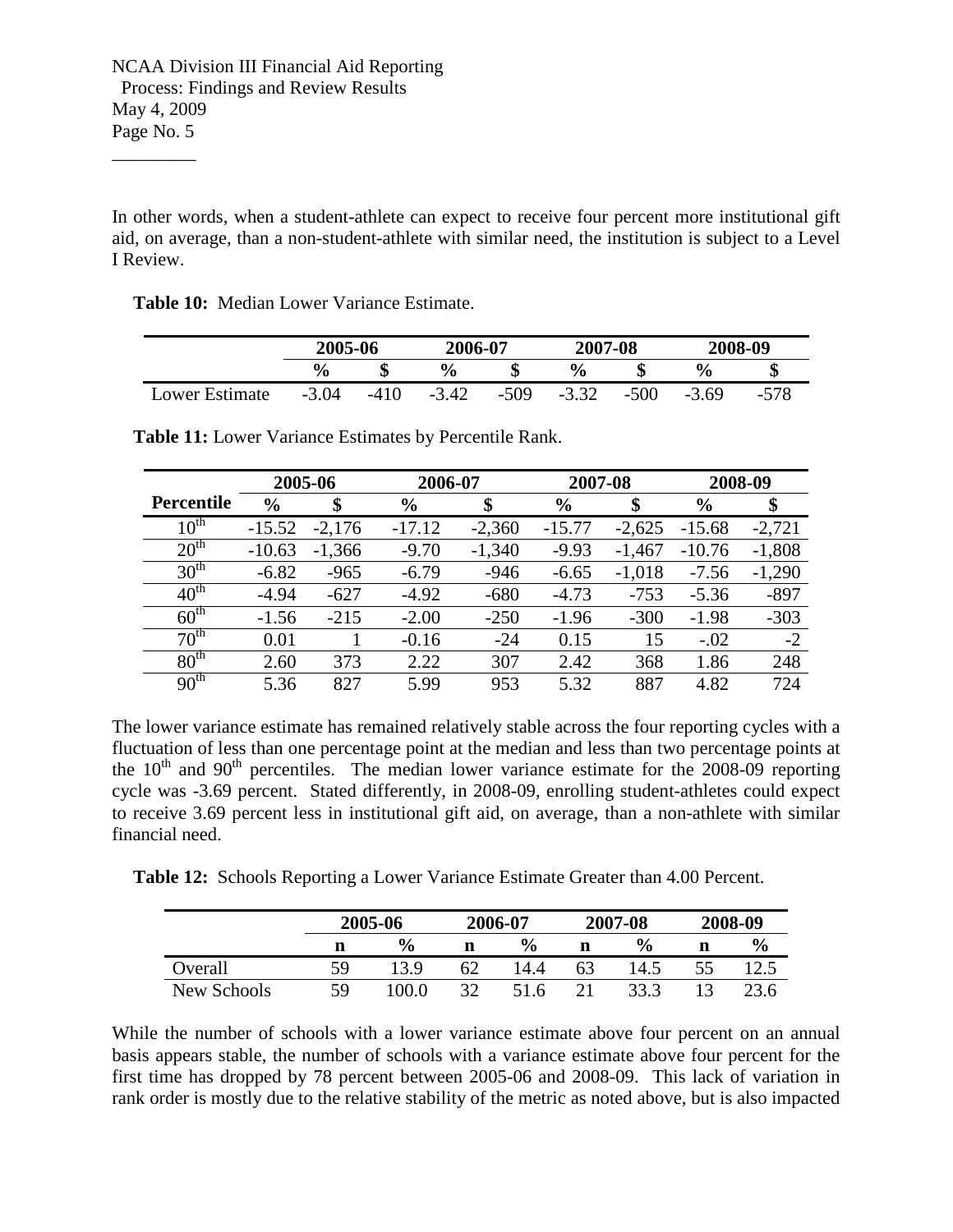by the relative stability in campus-level packaging policies and procedures as well as the demographics of enrolling classes.

## D. The Sport Review Filter.

\_\_\_\_\_\_\_\_\_

The filter adopted by the Financial Aid Committee, for implementation with the 2007-08 reporting cycle, begins with the identification of individual outliers within each institution. An individual record is considered an outlier if it has a calculated residual (the difference between the statistically predicted institutional gift aid award based on financial need and the actual institutional gift aid award) that is two or more standard deviations above the mean for all students at the institution. At the institution-level, the student-athlete outlier cases are then grouped by sport. It is then determined whether there are sufficient student-athlete outliers within a given sport to trigger further review. To enact this filter, two conditions must be met.

1. Based on its overall cohort size, a team must meet a minimum threshold of outliers.

| <b>Overall Sport</b> | <b>Minimum Number</b> |
|----------------------|-----------------------|
| <b>Group Size</b>    | of Outliers Required  |
|                      | Exempt                |
| 2                    | Exempt                |
|                      | 2                     |
|                      | 2                     |
| 5                    | 2                     |
| 6                    | 2                     |
|                      | $\mathfrak{D}$        |
|                      | 2                     |
| 9 and above          |                       |

2. The sport group must meet the first condition in three consecutive reporting cycles.

Over the two cycles this filter has been in place, five institutions have had a team meet the criteria. Four were men's ice hockey teams and one was a football team. In each case, the school was provided the opportunity to justify the situation.

## Division III Financial Aid Reporting Program Review Process

The review process involves two stages of systematic assessment: 1) an assessment of each school's quantitative report based on submitted data, and 2) an assessment of the report as well as narrative and quantitative information provided by the school to justify any perceived inequities in financial aid packaging that benefit student-athletes. If certain indicators in a school's financial aid report have exceeded the established criteria, a Level I review of the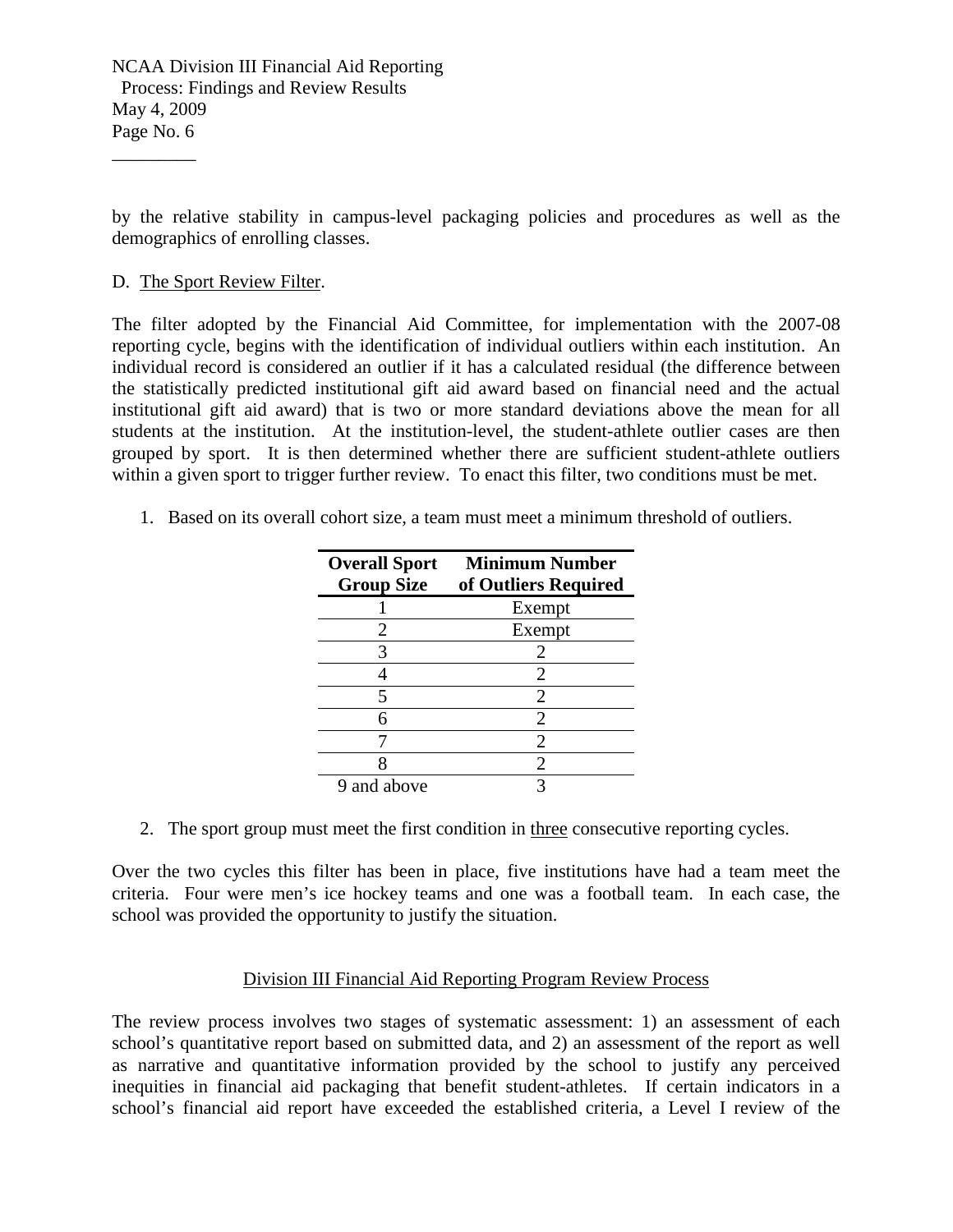\_\_\_\_\_\_\_\_\_

case ensues. The central focus of this review is for the Financial Aid Committee to determine if there is sufficient evidence to request a justification from the school for any perceived inequities that benefit student-athletes. If there is not sufficient evidence of such inequities, no further action is taken on the case. If the committee finds sufficient evidence to cause concern regarding financial aid packaging for student-athletes, a written justification is requested. The school is provided a template to guide them through the compilation of the justification materials, but the onus is on the school to provide ample evidence to mitigate the concerns identified by the committee. The focus of this review is threefold: 1) to assess the explanation provided by the school for the issues identified; 2) to ensure the school's policies and procedures for administering student financial aid are free of athletics criterion and/or influence, and 3) to ensure that policies and procedures that appear free of athletics criteria are not providing a financial aid benefit for student-athletes. Each review process is examined in detail below.

## A. Level I Review Determinations.

In the 2008-09 Level I Review, the Division III Financial Aid Committee reviewed schools that met at least one of the following criteria:

- 1. 2008-09 difference in the proportion of need met by institutional gift aid between student-athletes and other students that exceeded 19.4 percent, considered a statistical outlier.
- 2. 2008-09 proportionality test outcome that exceeded 8.6 percent, considered a statistical outlier.
- 3. Three or more student-athlete statistical outlier cases in a single sport, or sports, were identified for three consecutive years.
- 4. 2008-09 variance estimate above four percent.
- 5. No action was taken on the institution in the 2007-08 reporting process with conditions to be reviewed at Level I in 2008-09.
- 6. Institution was referred to NCAA enforcement services during the 2007-08 review process with automatic review at Level I Review in 2008-09.

Please note the three possible Level I Review outcomes that result from a formal committee vote: 1) no action; 2) no action with conditions, or 3) forward to Level II review and request a written justification.

For the 2008-09 reporting cycle, the committee implemented an expedited review process for schools that met at least one of the first three criteria listed above, but had been reviewed in a previous reporting cycle where no action had been taken. This expedited process did not include schools that had received a Level I or Level II conditional decision in the prior cycle or had been referred to NCAA enforcement services through the Level II review cycle. This process was implemented as a case management tool for the committee and to minimize burden on the part of affected schools.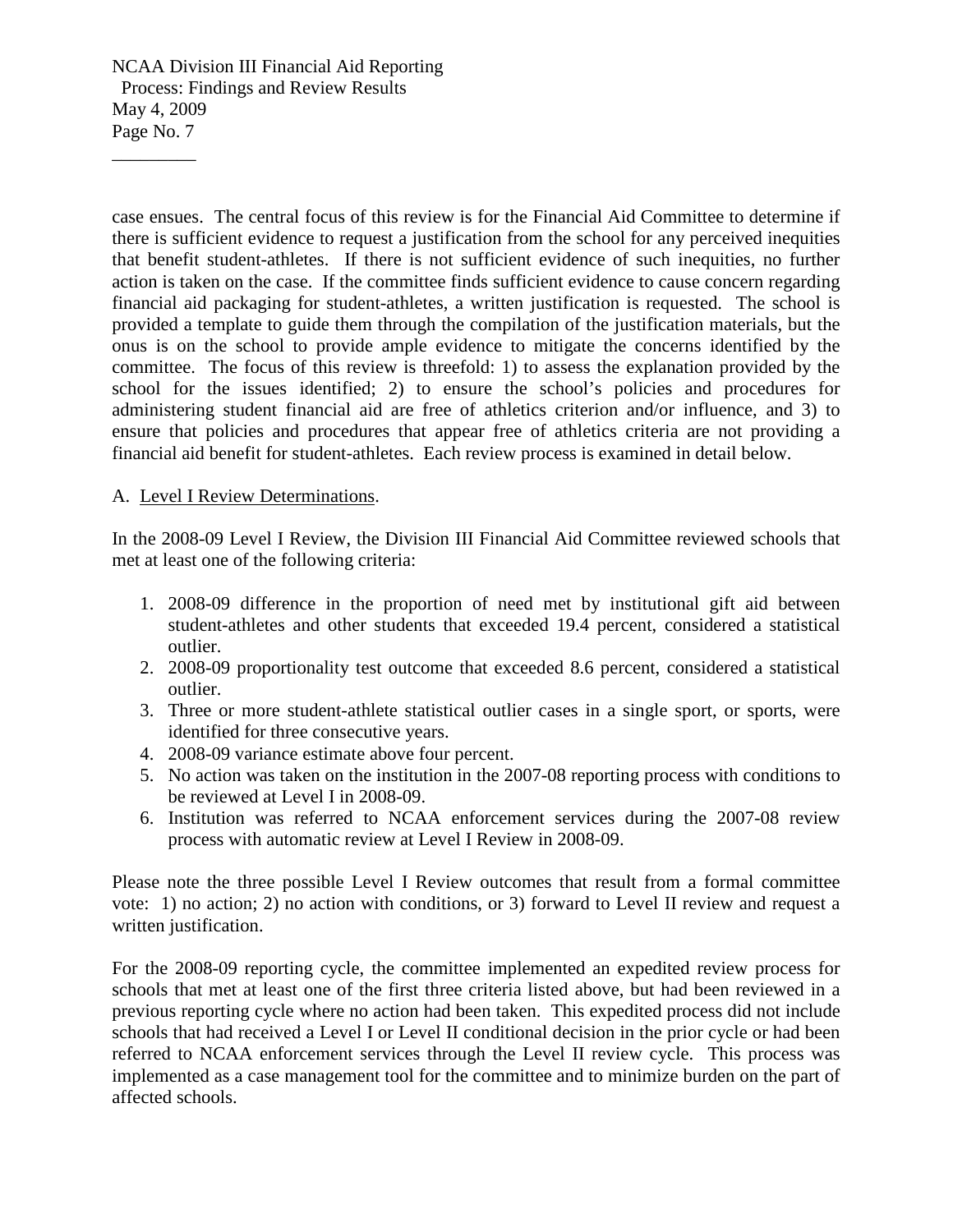**Table 13:** Level I Reviews.

\_\_\_\_\_\_\_\_\_

|                       | 2005-06 |               | 2006-07 |               | 2007-08 |               | 2008-09* |               |
|-----------------------|---------|---------------|---------|---------------|---------|---------------|----------|---------------|
|                       |         | $\frac{0}{0}$ |         | $\frac{0}{0}$ |         | $\frac{0}{0}$ |          | $\frac{0}{0}$ |
| <b>Total Cases</b>    | 431     | $- -$         |         | $- -$         | 438     | $- -$         | 44.      | $- -$         |
| <b>Cases Reviewed</b> | 59      |               | 89      |               | 95      |               |          | 6.6           |

[Note: 43 of the 73 schools were reviewed via the Expedited Review Process, resulting in 16 of the 43 forwarded to the full Level I Review. In all, 46 cases were reviewed by the committee at their full Level I Review session.]

**Table 14:** Level I Review Determinations.

|                           | 2005-06 |               |    | 2006-07       |               | 2007-08       |    | 2008-09       |  |
|---------------------------|---------|---------------|----|---------------|---------------|---------------|----|---------------|--|
|                           | N       | $\frac{0}{0}$ |    | $\frac{0}{0}$ |               | $\frac{0}{0}$ |    | $\frac{0}{0}$ |  |
| No Action                 |         | 3.4           | 23 | 25.8          | 64            | 67.4          | 48 | 65.8          |  |
| No Action with Conditions | 10      | 16.9          | 37 | 41.6          | $\mathcal{R}$ | 3.2           |    | 8.2           |  |
| Level II Referral         |         | 79 7          | 29 | 32.6          | 28            | 29.5          | 19 | 26.0          |  |

In conclusion, the Division III Financial Aid Committee has completed a Level I review of 137 unduplicated institutions, or approximately 31 percent of the Division III membership. The number of schools forwarded to a Level II review has declined in each of the reporting cycles resulting in a 45 percent decrease in Level II caseload over the four years of the program. The significant number of cases categorized as No Action with Conditions in the 2006-07 reporting cycle was a result of a significant number of cases from the 2005-06 cycle that were referred to NCAA enforcement services for violations found. Per committee policy, an NCAA enforcement services referral results in a No Action with Conditions decision in the subsequent reporting cycle to allow the committee to monitor the impact of any policy changes implemented as a result of the NCAA enforcement services referral.

## B. Level II Reviews.

Level II reviews involve the careful assessment of the written justification provided by the institution in response to issues raised by the Financial Aid Committee through the Level I review. Written justification includes detailed answers to questions concerning the school's policies and procedures for administering student financial aid. It also includes full explanations of various student sub-populations (e.g., transfer, commuter, non-traditional) that may be disparately impacting the report due to a disproportionate number of non-athletes in these groups and the fact that these groups commonly fall under different financial aid packaging procedures than the more traditional freshman enrollee. Overall, for a justification to be successful the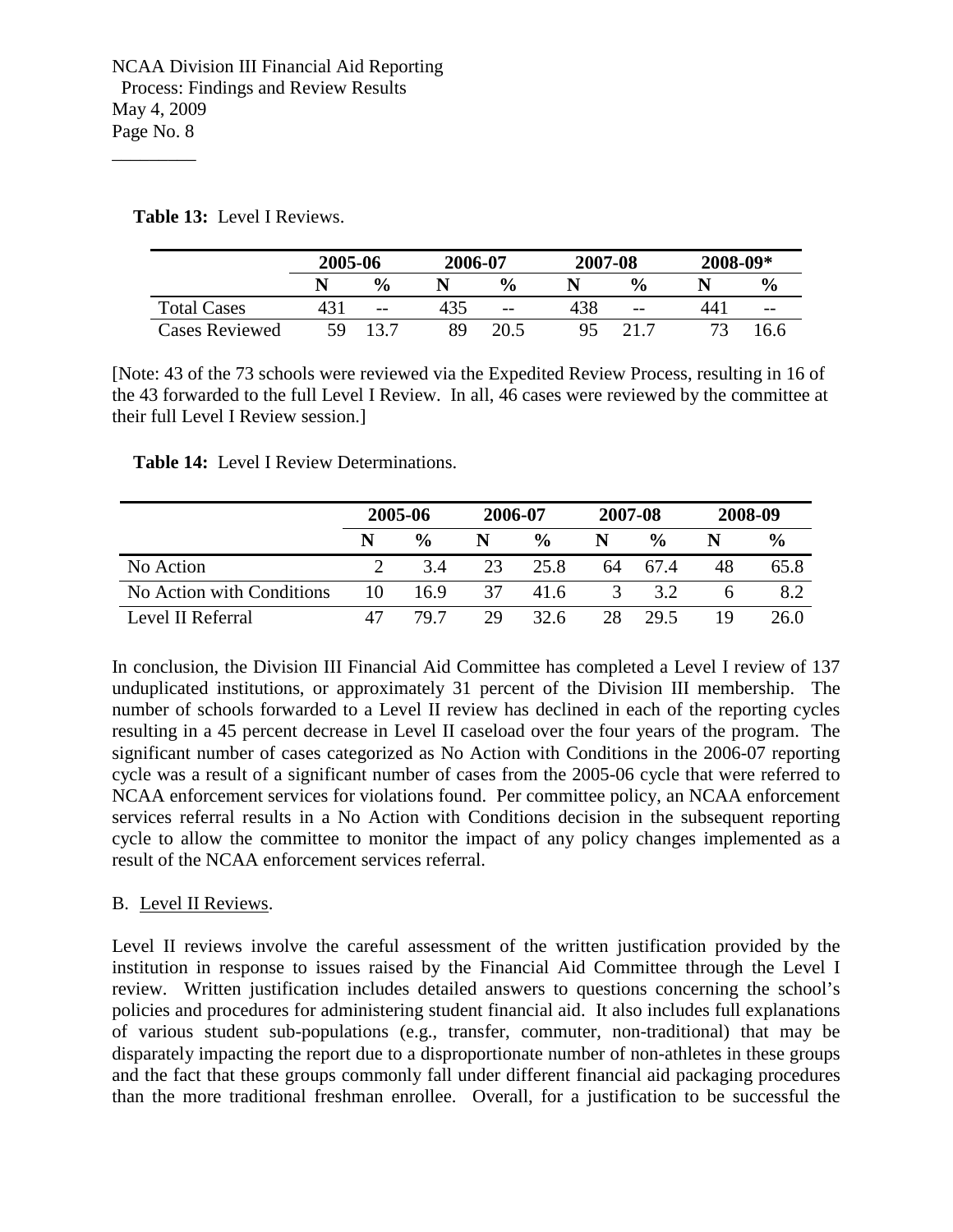\_\_\_\_\_\_\_\_\_

school must provide ample evidence to explain the legitimate causes for the elevated criteria, as outlined above. Additionally, the committee must be assured that the school is compliant with all relevant financial aid bylaws pertaining to the consideration of athletics in packaging policies and the role of athletics department personnel in the packaging process.

**Table 15:** Level II Review Determinations.

|                             | 2005-06 |               | 2006-07 |               | 2007-08<br>2008-09 |  |               |
|-----------------------------|---------|---------------|---------|---------------|--------------------|--|---------------|
|                             |         | $\frac{0}{0}$ |         | $\frac{0}{0}$ | $\frac{6}{6}$      |  | $\frac{6}{9}$ |
| No Action                   | 19      | 40.4          | 24      | 82.8          | 53.6               |  |               |
| No Action with Conditions   |         |               |         |               | 3.6                |  |               |
| <b>Enforcement Referral</b> | 24      |               |         |               |                    |  | 36.8          |

Across the four years of the program, 104 unduplicated cases (approximately 24 percent of the Division III membership) have been forwarded to the Level II Review. The committee has referred 44 institutions to NCAA enforcement services for processing of discovered violations. Three institutions have been referred to NCAA enforcement services on two occasions resulting in the 47 total NCAA enforcement services referrals noted in Table 3 above.

## C. Violations Discovered.

Through the review process, the Division III Financial Aid Committee is charged with finding NCAA Bylaw 15 violations. A list of the violated bylaws discovered across the four reporting cycles includes:

- 1. 15.01.3 Institutional Financial Aid. A member institution shall not award financial aid to any student on the basis of athletics leadership, ability, participation or performance.
- 2. 15.4.1 Consistent Financial Aid Package. The composition of the financial aid package offered to a student-athlete shall be consistent with the established policy of the institution's financial aid office, regular college agency, office or committee for all students.
- 3. 15.4.1 (a). A member institution shall not consider athletics ability, participation or performance as a criterion in the formulation of the financial aid package.
- 4. 15.4.1 (c). The financial aid package for a particular student-athlete cannot be clearly distinguishable from the general pattern of all financial aid for all recipients at the institution.
- 5. 15.4.1 (d). The percentage of the total dollar value of institutionally administered grants awarded to student-athletes shall be closely equivalent to the percentage of studentathletes within the student body.
- 6. 15.4.5 Athletics Staff Involvement. Members of the athletics staff of a member institution shall not be permitted to arrange or modify the financial aid package (as assembled by the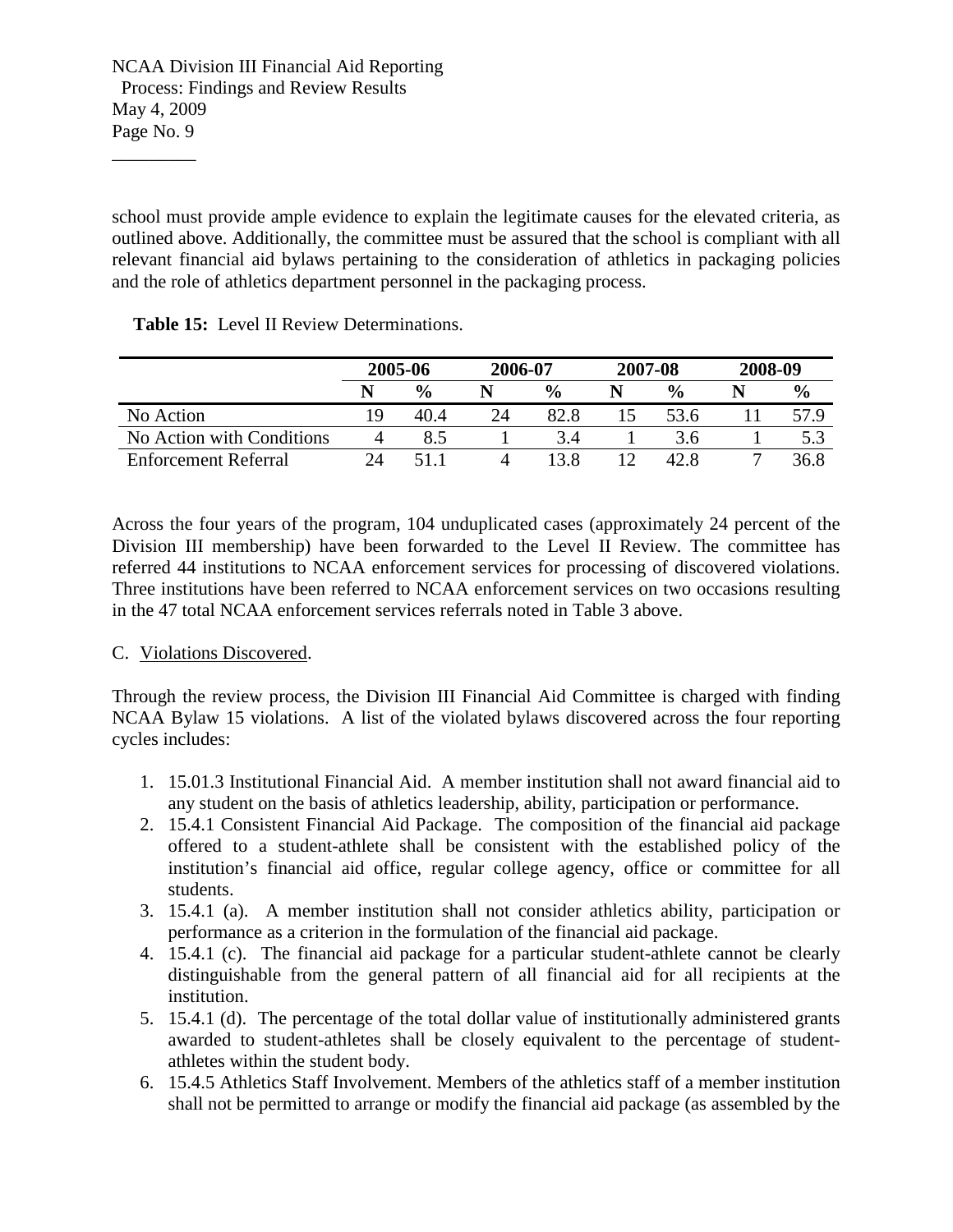\_\_\_\_\_\_\_\_\_

financial aid officer or financial aid committee) and are prohibited from serving as members of member institutions' financial aid committees and from being involved in any manner in the review of the institutional financial assistance to be awarded to a student-athlete.

- 7. 15.4.6 Matrix-Rating System. In instances in which admissions officers use a matrixrating system where, as part of the admissions process, factors other than academic ability are considered, once a decision is reached concerning admission, all consideration of athletics ability, participation or performance shall be eliminated from any rating system before the student-athlete's application is reviewed by the financial aid office, regular college agency, office or committee.
- 8. 15.4.7. Adjustments to Financial Aid Package. Adjustments to the composition of the financial aid package for a prospective student-athlete may be made after the initial packaging for the student has been completed, provided such adjustments fit within the packaging guidelines for all of the institution's prospective students and there is no athletics department involvement in the process.

| <b>Violation</b>                                | 2005-06 | 2006-07 | 2007-08 | 2008-09 | Total           |
|-------------------------------------------------|---------|---------|---------|---------|-----------------|
| <b>Consideration of Athletics Participation</b> |         |         |         |         | 16              |
| <b>Consideration of Athletics Leadership</b>    |         |         |         |         | $\overline{12}$ |
| Unjustified Proportionality Difference          |         |         |         |         |                 |
| Unjustified Distinguishable Pattern of Awarding |         |         |         |         |                 |
| <b>Inadequate Justification Overall</b>         |         |         |         |         |                 |
| Athletics Staff Involvement in Financial Aid    |         |         |         |         |                 |
| <b>Multiple Violations</b>                      |         |         |         |         |                 |
| Total                                           |         |         |         |         | 39              |

 **Table 16:** Violations Discovered.

[Note: Six institutions successfully appealed the Financial Aid Committee findings of a violation. Five of those took place in the first year of the reporting program, 2005-06, and one in 2007-08. This explains the difference between the 47 NCAA enforcement services referrals noted in Table 3 and the 39 violations discovered in Table 4.]

The majority of violations discovered concern the consideration of athletics in non-need-based institutional gift aid - most notably in leadership grants - and as a component in the assessment of high school extracurricular activities by admissions offices. The central conclusion to be drawn from this information is that the Financial Aid Reporting Program has uncovered financial violations at 39 schools, approximately nine percent of the division's membership. These schools do not fit a single profile. They range in enrollment, athletics department size, cost and financial resources, among other criteria.